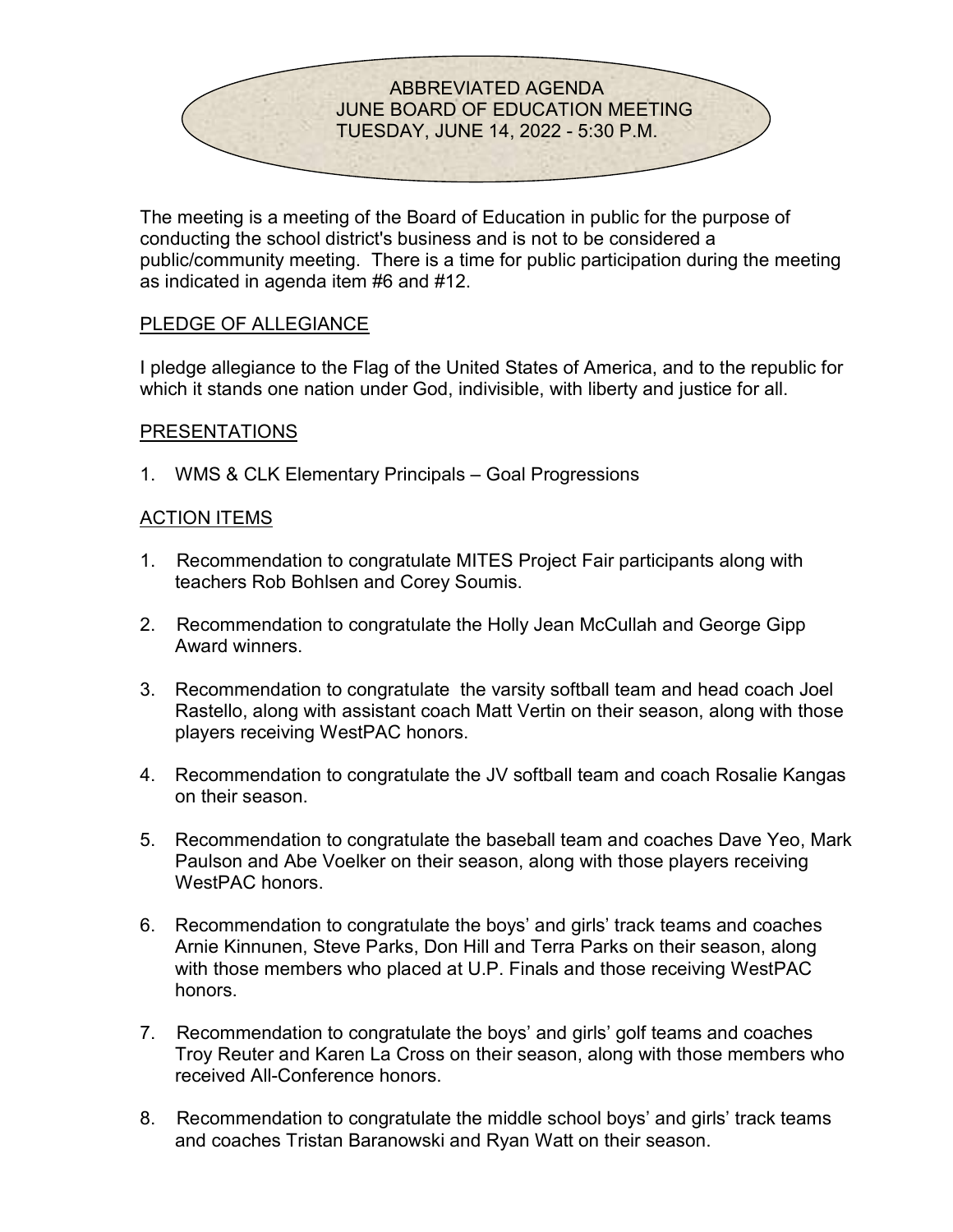- 9. Recommendation to commend those who took part in the Washington Middle School Drama Club and Count on Me Choir Performance of "Shrek the Musical, Jr." held on May  $20<sup>th</sup>$  &  $21<sup>st</sup>$  along with Advisor, Liz Leach.
- 10. Recommendation to express appreciation to Nurse Carey Sullivan and the Smiles on Wheels Program for providing free dental care to 90 students at CLK Elementary School.
- 11. Recommendation to commend the CLK Foundation Board for their generous support for the children of the CLK School District.
- 12. Recommendation to express appreciation to Heather Hainault for her successful DonorsChoose.org grant.
- 13. Recommendation to express appreciation to an anonymous donor for their scholarship donation to Horizons Alternative High School.
- 14. Recommendation to express appreciation to Maria Campioni for her donation of donuts for the CLK Engage "Donuts for Dad" event.
- 15. Recommendation to authorize the Treasurer to approve invoices for payment prior to June 30, 2022.
- 16. Recommendation to approve the date of June 30, 2022 at 4:30 p.m., in the Board Room for the Annual Budget Hearing.
- 17. Recommendation to approve the date of Tuesday, July  $12<sup>th</sup>$  at 5:30 p.m. to hold its Organizational/Regular July Board meeting to be held in the Board of Education room.
- 18. Recommendation to thank BioRidge Pharma for their donation of Epi Pens to the CLK School District through the EpiPens4Schools Program.
- 19. Recommendation to approve the development of a Great Start Readiness Program at CLK Elementary School for the 2022-2023 school year.
- 20. Recommendation to adopt NEOLA Policy and administrative guidelines revisions.
- 21. Recommendation to commend the  $6<sup>th</sup>$  grade students, teaching team and Darrell Hendrickson on taking part in the annual Lake Superior Stewardship Initiative Day.
- 22. Recommendation to congratulate the  $8<sup>th</sup>$  grade students, teaching team, Mr. Joel Asiala, Nora Dee cafeteria staff and custodial staff for continuing Grandparents Day.
- 23. Recommendation to thank the CLK Elementary PTO for their donation of two Gaga Ball courts, 5<sup>th</sup> grade t-shirts and for organizing luncheons and treats for Teacher Appreciation Week and Bus Driver Appreciation Week.